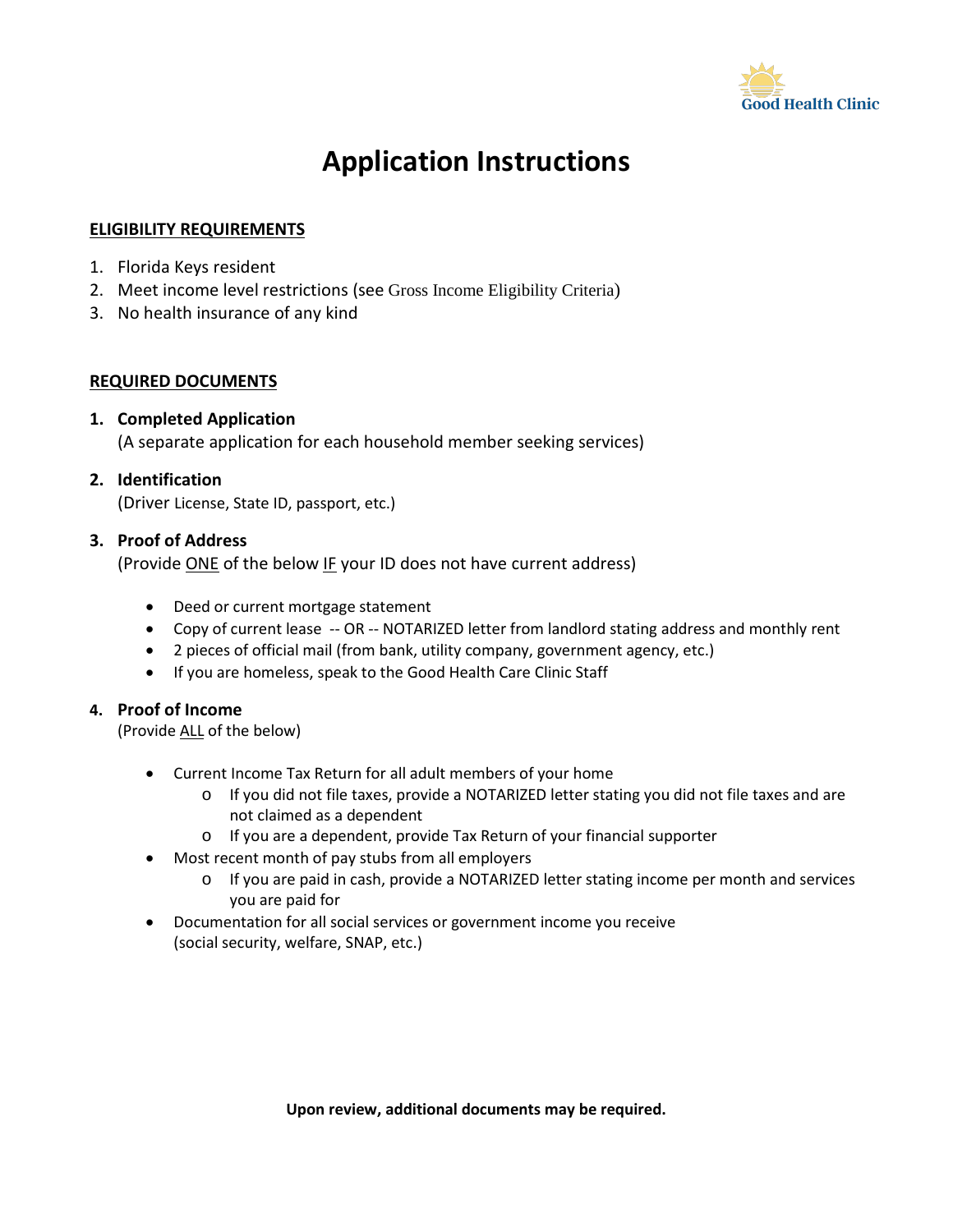

# **2022 Gross Income Eligibility Criteria**

Patients may make up to the below income levels to be accepted as a GHC patient. SSI is not counted towards below totals.

| <b>Family Size</b> | Average        |  |  |
|--------------------|----------------|--|--|
|                    | Monthly Income |  |  |
| 1                  | \$2,265        |  |  |
| $\overline{2}$     | \$3,052        |  |  |
| 3                  | \$3,838        |  |  |
| 4                  | \$4,625        |  |  |
| 5                  | \$5,412        |  |  |
| 6                  | \$6,198        |  |  |
| 7                  | \$6,985        |  |  |
| 8                  | \$7,772        |  |  |
| 9                  | \$8,558        |  |  |
| 10                 | \$9,345        |  |  |
| For each           | \$<br>787      |  |  |
| additional         |                |  |  |
| person add         |                |  |  |

**For questions, contact a Good Health Clinic Patient Care Coordinator. Applications may be submitted by email, fax or in person at the Good Health Clinic.**

**Tavernier Office:** 

91555 Overseas Hwy, Ste. 2, Tavernier, FL 33070 Phone: 305.853.1788

## **Marathon Office:**

5800 Overseas Hwy, Suite #36, Marathon, FL 33050 Phone: 305.946.1314

Fax: 305.853.1789 **Email**: **[info@thegoodhealthclinic.org](mailto:goodhealthclinic@comcast.net)**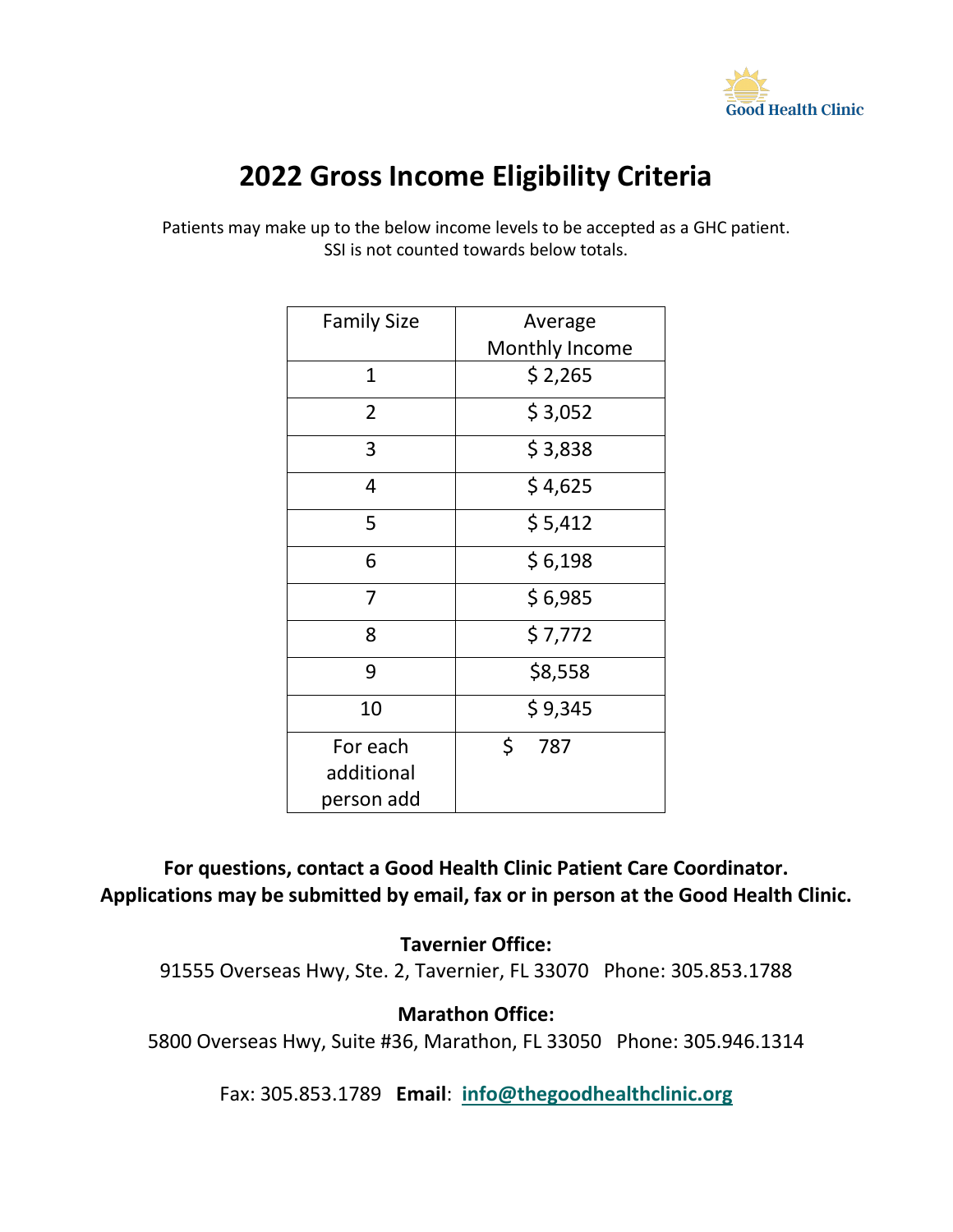

## **PATIENT APPLICATION**

|                                                                                                                                                                                       | Application Date: _____________                                                                                                                                                                                                |                                    |
|---------------------------------------------------------------------------------------------------------------------------------------------------------------------------------------|--------------------------------------------------------------------------------------------------------------------------------------------------------------------------------------------------------------------------------|------------------------------------|
|                                                                                                                                                                                       |                                                                                                                                                                                                                                |                                    |
| (Last)                                                                                                                                                                                | (First)                                                                                                                                                                                                                        | (MI)                               |
| Date of Birth: $\frac{1}{\sqrt{1-\frac{1}{2}}}$                                                                                                                                       |                                                                                                                                                                                                                                |                                    |
|                                                                                                                                                                                       | Have you been a Good Health Clinic patient before? Yes No If yes, date of last application: ________                                                                                                                           |                                    |
|                                                                                                                                                                                       | Primary Language? English Spanish Do you need an interpreter? Yes No                                                                                                                                                           |                                    |
|                                                                                                                                                                                       | How did you hear about the clinic? Newspaper Existing/Previous patient Employer/Coworker                                                                                                                                       |                                    |
|                                                                                                                                                                                       |                                                                                                                                                                                                                                |                                    |
| Please list all addresses in the last 6 months.                                                                                                                                       |                                                                                                                                                                                                                                |                                    |
|                                                                                                                                                                                       |                                                                                                                                                                                                                                |                                    |
|                                                                                                                                                                                       | How long have you lived here? ________ (if less than 6 months please provide previous address)                                                                                                                                 |                                    |
|                                                                                                                                                                                       |                                                                                                                                                                                                                                |                                    |
| How long have you lived here? ______                                                                                                                                                  |                                                                                                                                                                                                                                |                                    |
|                                                                                                                                                                                       |                                                                                                                                                                                                                                |                                    |
|                                                                                                                                                                                       |                                                                                                                                                                                                                                |                                    |
|                                                                                                                                                                                       | (We would like to keep you connected by sending you the Good Health Clinic newsletter!)                                                                                                                                        |                                    |
| <b>Emergency Contact:</b>                                                                                                                                                             |                                                                                                                                                                                                                                |                                    |
|                                                                                                                                                                                       | Name: Name Phone #: Name Phone #: Name Phone #: Name Phone #: Name Phone #: Name Phone #: Name Phone #: Name Phone #: Name Phone #: Name Phone #: Name Phone #: Name Phone #: Name Phone #: Name Phone #: Name Phone #: Name P |                                    |
| Are you seeking medical care as a result of an accident? YES<br><u> 1980 - Johann John Stein, markin fan de Fryske kampen oantal it ferskearre fan de Fryske kampen oantal it fer</u> | NO <sub>1</sub>                                                                                                                                                                                                                | If yes, please explain. __________ |
| Do you have a lawyer related to accident? YES NO                                                                                                                                      |                                                                                                                                                                                                                                |                                    |
|                                                                                                                                                                                       |                                                                                                                                                                                                                                |                                    |
| <b>CURRENT</b> employers:                                                                                                                                                             |                                                                                                                                                                                                                                |                                    |
|                                                                                                                                                                                       |                                                                                                                                                                                                                                |                                    |
|                                                                                                                                                                                       |                                                                                                                                                                                                                                |                                    |
|                                                                                                                                                                                       |                                                                                                                                                                                                                                |                                    |
|                                                                                                                                                                                       |                                                                                                                                                                                                                                |                                    |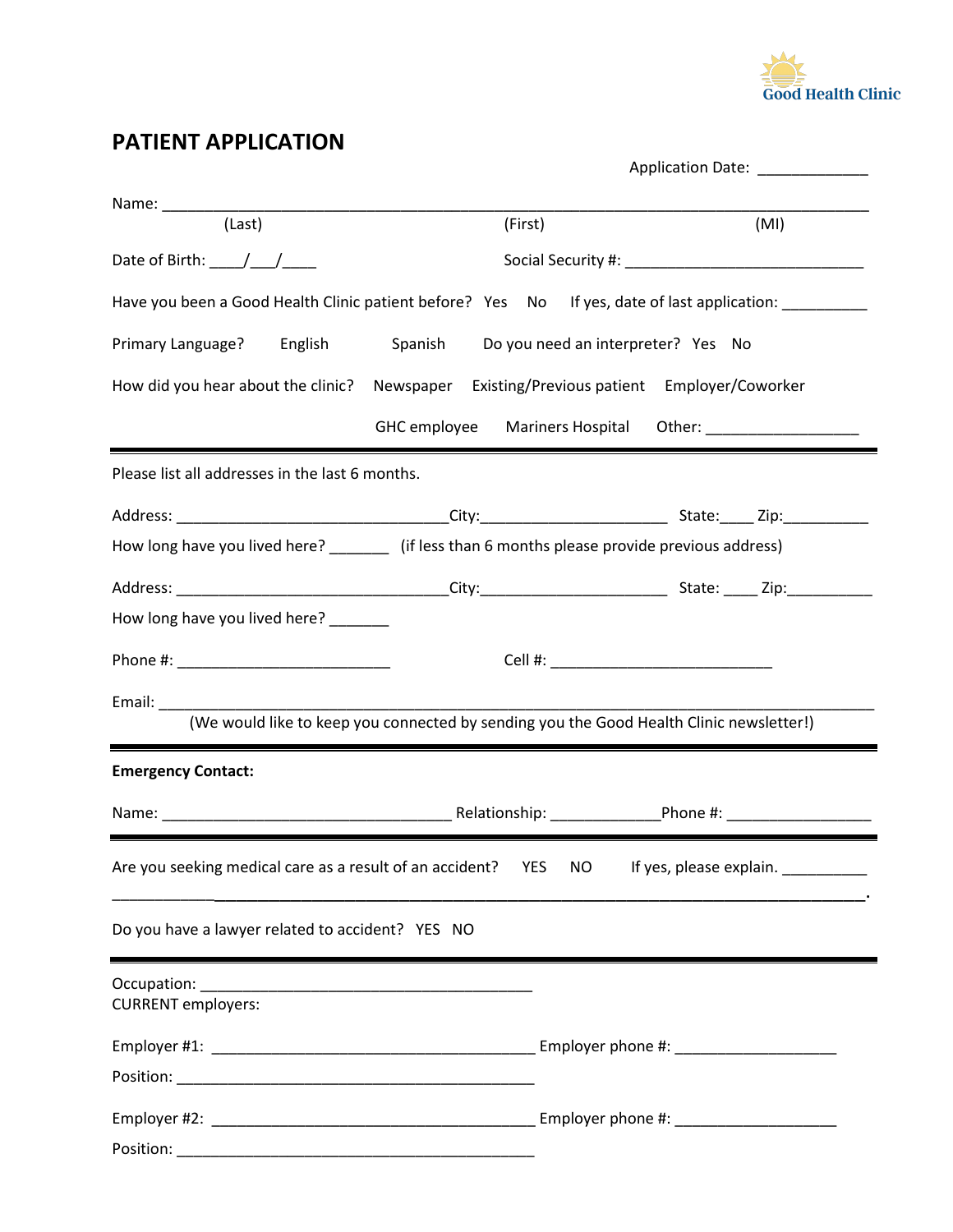

#### OTHER INCOME:

| Pension<br><b>Vet Pension</b><br>Social Security<br>Social Security - Disabled<br>Supplemental Security Income<br><b>Workers' Compensation</b><br><b>Unemployment Compensation</b> | $\mathsf{s}\_\_\_\_\_\_\$<br>\$_________<br>$\frac{1}{2}$<br>$\mathsf{\dot{S}}$ and $\mathsf{\dot{S}}$ | Aid to Dependent Children<br>Dade County Public Assistance<br>Old-age Assistance<br>Aid to the Blind<br>Alimony<br>Child Support | $\frac{1}{2}$<br>$\frac{1}{2}$<br>$\zeta$<br>\$<br>$\frac{1}{2}$ |
|------------------------------------------------------------------------------------------------------------------------------------------------------------------------------------|--------------------------------------------------------------------------------------------------------|----------------------------------------------------------------------------------------------------------------------------------|------------------------------------------------------------------|
| Rental income<br>Investments<br>Interest Income                                                                                                                                    |                                                                                                        | Other (specify):                                                                                                                 | $\sharp$ , and the set of $\sharp$                               |
| Stocks/Bonds<br><b>Dividends</b><br>Cert of Deposits                                                                                                                               |                                                                                                        |                                                                                                                                  | Total: $\oint$                                                   |
| <b>MONTHLY EXPENDITURES:</b>                                                                                                                                                       |                                                                                                        |                                                                                                                                  |                                                                  |
| Mortgage/Rent<br>Telephone<br>Electric<br>Water<br>Car Payments<br>Auto Insurance                                                                                                  | $\mathsf{s}\_\_\_\_\_\_\$<br>$\frac{1}{2}$<br>\$                                                       | <b>Medical Premiums</b><br>Medications<br>Misc. Expenses (specify)<br>a. _______________<br>b.<br><u> Albanya (Albanya)</u>      | $\frac{1}{2}$                                                    |
| <b>OUTSTANDING DEBT:</b>                                                                                                                                                           |                                                                                                        | <b>Balance Owed</b><br>Monthly<br>Payments                                                                                       |                                                                  |
| 1.                                                                                                                                                                                 |                                                                                                        | \$<br>\$                                                                                                                         |                                                                  |
| 2.<br>3.                                                                                                                                                                           |                                                                                                        | \$<br>\$<br>$\overline{\boldsymbol{\zeta}}$                                                                                      |                                                                  |
|                                                                                                                                                                                    |                                                                                                        |                                                                                                                                  |                                                                  |

#### **APPLICANT STATEMENT OF VERACITY AND COMPREHENSION**

**By signing below the applicant attests all information submitted on the application and supporting materials provided are true and accurate. The applicant agrees that in the event any material omission, misstatement or misrepresentation is identified concerning this application, the applicant will be liable for all costs associated with services provided by the Good Health Clinic and its affiliates for the duration this application was considered active. The applicant will also be responsible for any attorney fees and costs incurred by The Good Health Clinic in the enforcement of this agreement.** 

| <b>Applicants Signature</b> | Date |
|-----------------------------|------|
| <b>Witness Signature</b>    | Date |